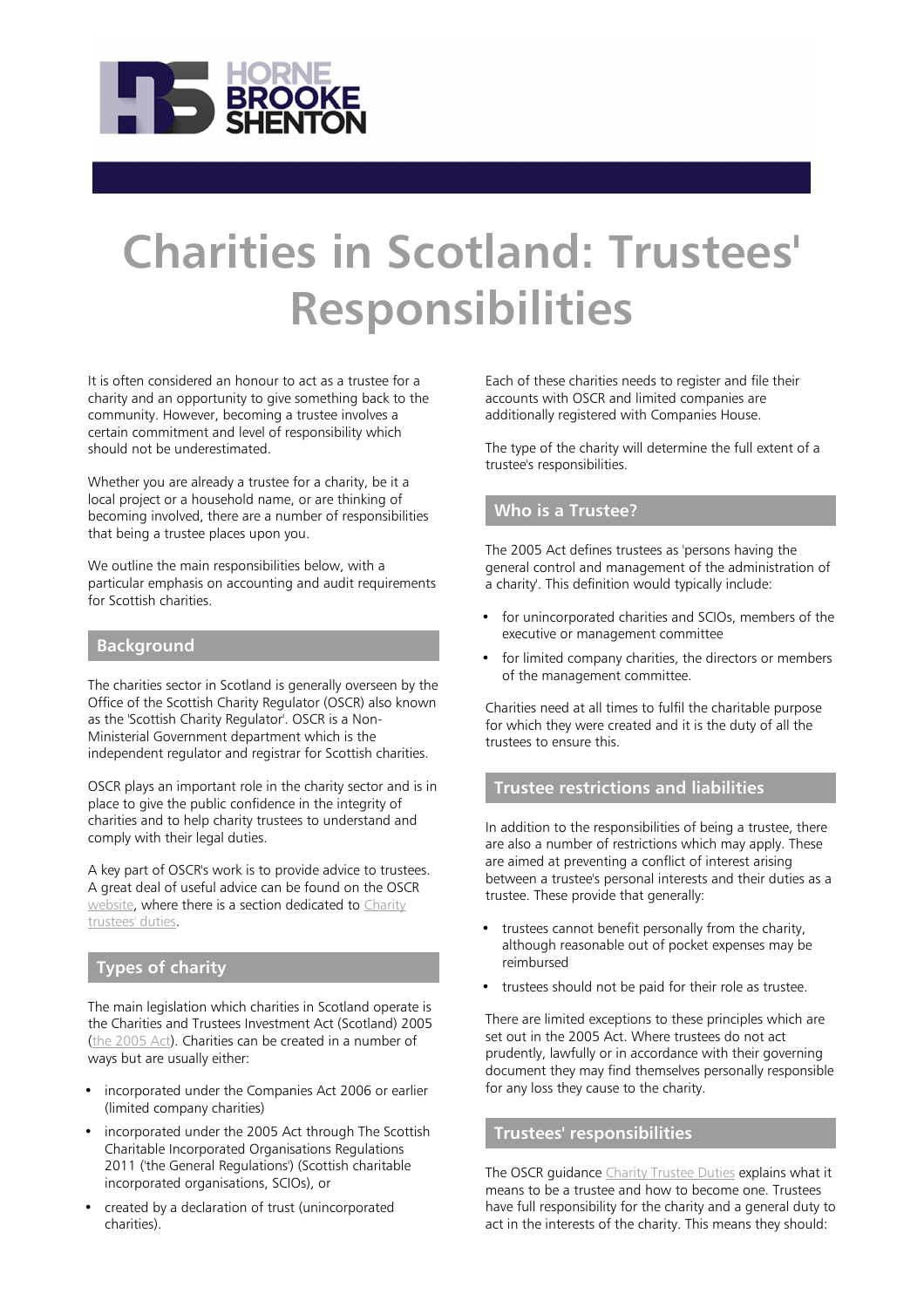- operate in a way which is consistent with the charity's charitable purposes
- follow the law and the rules in the charity's governing document
- act with care and diligence
- manage any conflict of interest between the charity and any person or organisation that may appoint the charity's trustees.

Trustees have a duty to make sure that their charity's funds are only applied in the furtherance of its' charitable objects. They need to be able to demonstrate that this is the case, so they should keep records which are capable of doing this.

Charity trustees must put the interests of the charity before their own needs or those of any relatives or business interests. Where a decision must be taken where one option would be in the interests of a trustee and another in that of the charity a trustee should make sure the other trustees know of the conflict and should not take part in the discussion or decision.

The OSCR guidance [Charity Trustee Duties](https://www.oscr.org.uk/managing-a-charity/trustee-duties) also provides information on some specific duties contained in the 2005 Act. The guidance sets out trustees' duties to:

- **updating your charity's details** provide all the information needed to keep the Scottish Charity Register up to date
- **reporting to OSCR** comply with the statutory duty to supply certain information to OSCR regarding annual monitoring, charity accounting and making changes to your charity
- **financial record keeping and recording** keep proper accounting records and prepare an annual statement of account and annual report which are externally scrutinised and sent alongside the annual return to OSCR
- fundraising take control of how the charity raises funds
- **provide information to the public**.

These duties are shared by every individual in charge of the charity. No individual charity trustee (for example the Chair or Treasurer) has more responsibility than any other trustee.

## **Accounting requirements**

The 2005 Act requires that charities:

- keep full and accurate accounting records (and funds requirements are of particular importance here)
- prepare charity accounts and an annual report on its activities
- ensure an audit or independent examination is carried out
- submit an annual return, annual report and accounts to OSCR (and, for limited company charities, to Companies House).

The extent to which these requirements have to be met generally depends upon the type of charity and how much income is generated.

# **Funds requirements**

An important aspect of accounting for charities is the understanding of the different 'funds' that a charity can have.

Essentially funds represent the income of the charity and there may be restrictions on how certain types of funds raised can be used. For example, a donation may be received only on the understanding that it is to be used for a specified purpose.

It is then the trustees' responsibility to ensure that such 'restricted' funds are used only as intended.

# **Fundraising**

The effective management and control of fundraising is also an important trustee responsibility. The [Scottish](https://www.goodfundraising.scot/) [Fundraising Standards Panel](https://www.goodfundraising.scot/) oversee fundraising standards and deal with fundraising complaints for Scottish registered charities in line with the Code of Fundraising Practice.

# **The annual report**

The annual report is often a fairly comprehensive document, as legislation sets out the minimum amount of information that has to be included. The report generally includes:

- a trustees' report (which can double as a directors' report and a strategic report, if required for charitable companies)
- a statement of financial activities for the year
- an income and expenditure account for the year (for some charitable companies)
- a balance sheet
- a statement of cash flows
- notes to the accounts (including accounting policies).

## **Audit requirements**

Whether or not a charity requires an audit will depend mainly upon how much income is received or generated and their year end:

- all charities where income exceeds £500,000 require an audit
- all other charities require an independent examination. Where 'accruals' accounts are prepared the independent examiner must be suitably qualified.

There are other criteria to consider, particularly regarding total assets, and we would be pleased to discuss these in more detail with you.